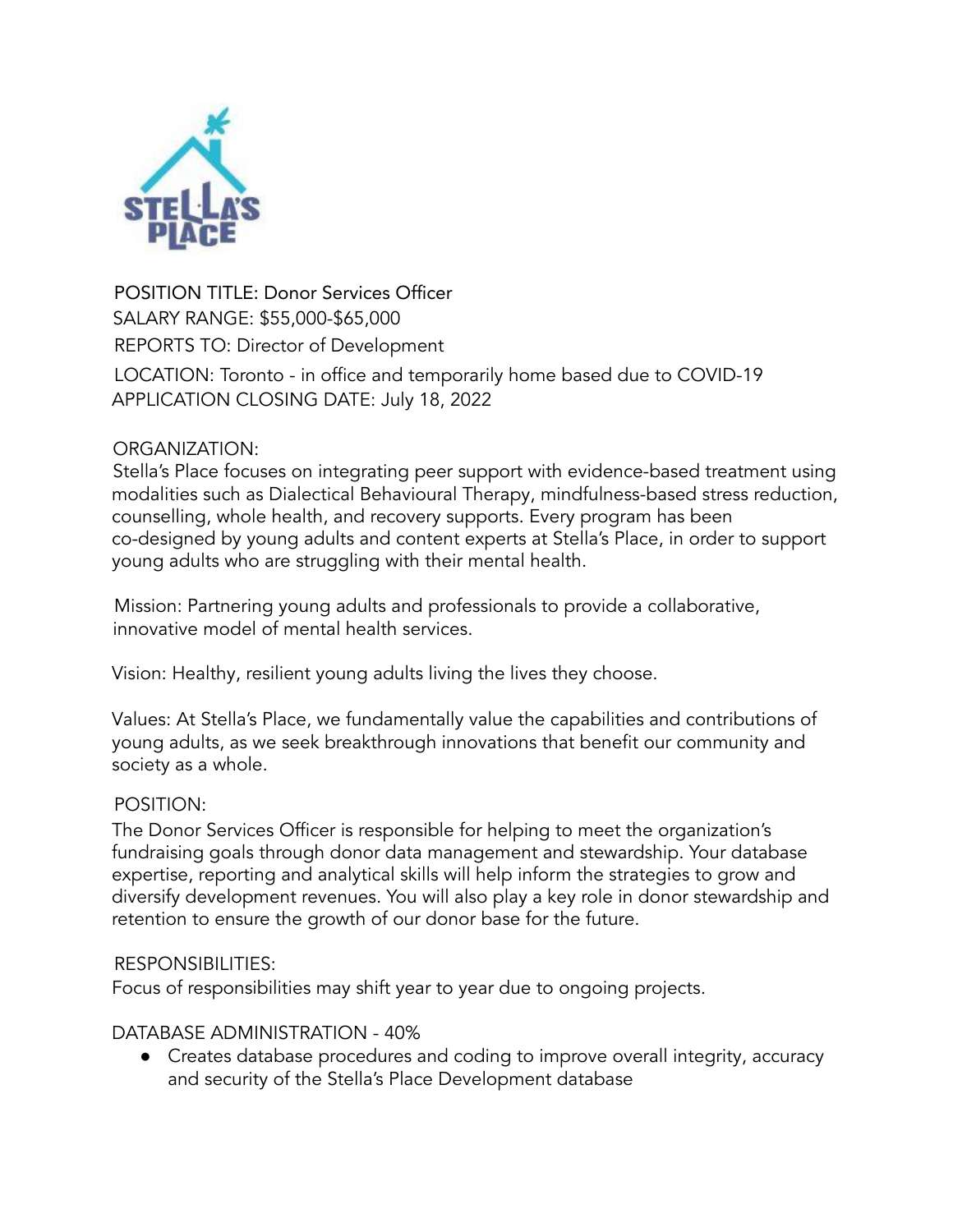- Ensures the timely and accurate entry of donor information, donations and event participants
- Responsible for tax receipting and acknowledgement process
- Drafts and updates acknowledgement letters regularly as well as follows up with team members for specific letter templates
- Oversee database migration from DonorPerfect to Raiser's Edge
- Provides database support & training as required

#### DATA ANALYTICS - 30%

- Identifies new donor prospects through database analysis;
- Extracts data for: prospect pipelines, solicitations, newsletters, event communications, invitations, etc.
- Prepares weekly/monthly fundraising reports and analysis as well as other database reports as required
- Prepares donor recognition listings for annual reports, website and donor wall
- Liaises with Finance Department for monthly & annual reconciliation & CRA T3010 reporting
- Undertakes data analytics/analyzes appeals and fundraising performance to support organizational decision making and make recommendations as needed

#### DONOR STEWARDSHIP - 30%

- In consultation with Development team members, supports the gift confirmation process (pledge forms and reminders, gift agreements, etc.)
- Works collaboratively with Stella's Place colleagues to collect program information and evidence-based data for Development stewardship reports, proposals and other donor communications
- Independently handles donor stewardship activities such acknowledgement process, thank you/stewardship calls, annual and stewardship report dissemination and other donor communications as needed

Other duties as required.

# QUALIFICATIONS

- 1. University Degree, College Diploma or a combination of relevant experience; 3+ years or more within a charitable/not-for profit organization
- 2. Strong CRM database skills: proficiency with Raiser's Edge NXT; familiarity with DonorPerfect an asset
- 3. Strong donor prospect research skills using databases such as iWave, GrantConnect, etc.
- 4. Strong computer literacy: MS Office (Outlook, Word, Excel, Power Point), Google Suite of Products; familiarity with graphic design software an asset
- 5. Deadline and results-oriented, with excellent attention to detail and accuracy
- 6. Strong organizational and analytical skills
- 7. Excellent relationship building skills
- 8. Exceptional written and oral communication skills